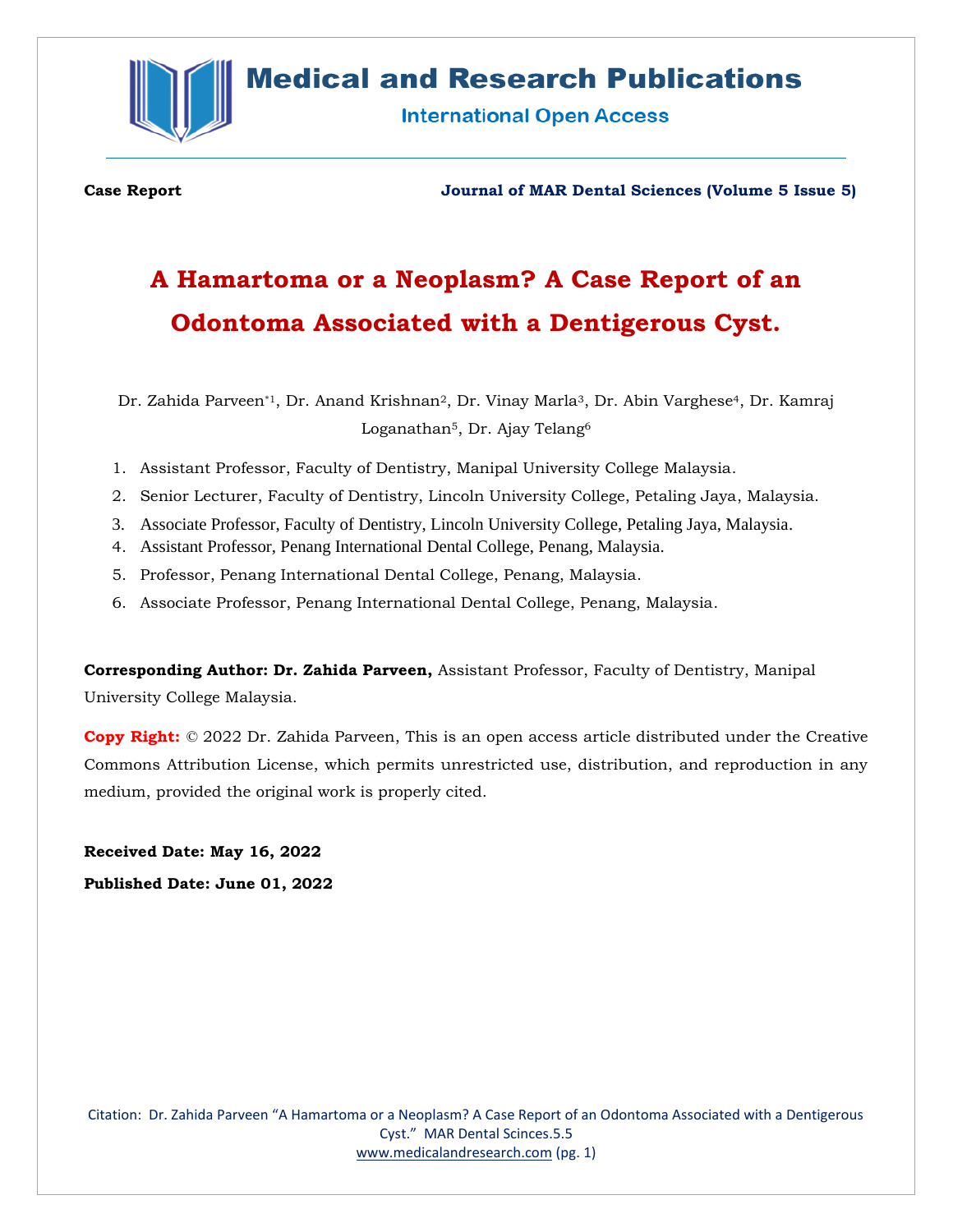#### *Abstract:*

*Abstract: Odontomas are benign Odontogenic tumors composed of dental tissues which are thought to be the most common Odontogenic tumors. Odontomas are morphologically classified into the 'Compound-type' and the 'Complex-type' based on their resemblance to a normal tooth. The case report describes the occurrence of an odontoma in association with a dentigerous cyst in a paediatric patient and highlights the prompt management of these lesions to avoid any complications in the future.*

*Keywords: Odontoma, dentigerous cyst, Hamartoma, impacted tooth, Retained deciduous teeth*

# **Introduction**

Odontomas are benign Odontogenic tumors composed of dental tissues which are thought to be the most common Odontogenic tumors. The term "odontoma" was first coined by Paul Brocain in 1867 who suggested that these tumors are formed as a result of disproportionate transitory or full growth of dental tissues.**[**1**]** There are two schools of thought with regard to Odontoma. One considers it to be a hamartoma whereas the other suggests it to be an Odontogenic tumor. According to the latest WHO classification, Odontoma is considered to be a mixed epithelial and ectomesenchymal tumor composed of dental hard and soft tissues. **[**2**]** However, the ambiguity of an odontoma to be a hamartoma or a neoplasm still exists.

Odontomas are morphologically classified into the 'Compound-type' and the 'Complex-type' based on their resemblance to a normal tooth.**[**3**]** Compound odontomas show distinguishable tooth forming structures, namely enamel, dentin, and cementum. Morphologically, these types of odontomas may resemble a tooth but without normal anatomical features and dimensions. Complex odontomas on the other hand show indistinguishable tooth-like structures arranged haphazardly and morphologically present as unrecognisable mineralized structures.**[**4**]** Both these forms of odontomas present as radioopaque structures and show a propensity to occur in certain areas. Compound odontomas are common in the maxillary anterior region whereas complex odontomas are commonly found in the mandibular posterior region. **[**3,4**]**

Citation: Dr. Zahida Parveen "A Hamartoma or a Neoplasm? A Case Report of an Odontoma Associated with a Dentigerous Cyst." MAR Dental Scinces.5.5 Odontomas are characterised by slow and painless growth and may be associated with the retention of primary tooth and/or delayed eruption of a permanent tooth.**[**5**]** Various theories have been suggested

[www.medicalandresearch.com](http://www.medicalandresearch.com/) (pg. 2)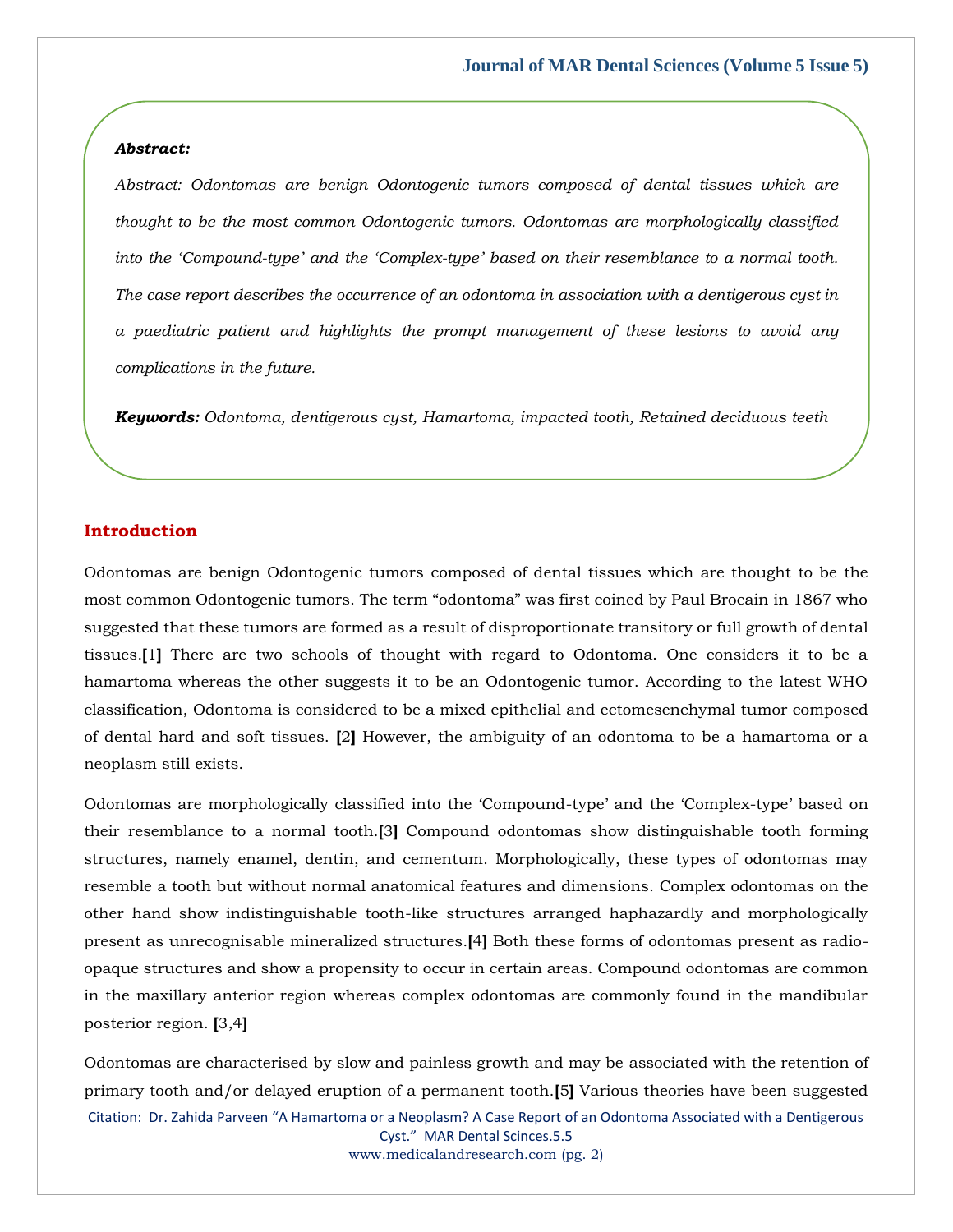for the development of an odontoma. These lesions occur as a result of continued budding or abnormal proliferation of the cells of the tooth germ. Some causes considered are trauma to tooth germ in the primary dentition period, hereditary anomalies like Gardner's syndrome, hyperactivity of odontoblasts, or alteration in the genes related to tooth development.**[**6**]** In addition to morphological variations in the presentation of an odontoma, these can be associated with the simultaneous presence of other pathologies. There are various incidences of occurrences of odontoma with an associated Odontogenic cyst or a tumor.**[**7**]** This case report describes the occurrence of an odontoma in association with a dentigerous cyst in a paediatric patient and highlights the prompt management of these lesions to avoid any complications in the future.

# **Case Presentation**

An eleven-year-old healthy girl reported to the dental clinic for a missing tooth in the mandibular anterior region. Intra-oral examination revealed mixed dentition with no decayed teeth. It was found that her primary mandibular left central incisor (71) was present, whereas her permanent mandibular left central incisor (31) was missing. Intraoral periapical (IOPA) and orthopantomographic (OPG) views were advised. Intra-oral radiograph revealed an irregular radio-opaque mass with multiple tooth-like structures within it, apical to 71. The root apex of 71 appeared to be resorbed. The location of impacted 31 was identified as inferior to the radio-opaque lesion. The crown of the impacted 31 was circumscribed by an irregular radiolucency suggestive of a cyst (FIGURE 1). Based on these findings a provisional diagnosis of compound odontoma along with dentigerous cyst in impacted 31 was made and an excision biopsy was

advised.



#### **Figure 1**

Citation: Dr. Zahida Parveen "A Hamartoma or a Neoplasm? A Case Report of an Odontoma Associated with a Dentigerous Cyst." MAR Dental Scinces.5.5 [www.medicalandresearch.com](http://www.medicalandresearch.com/) (pg. 3)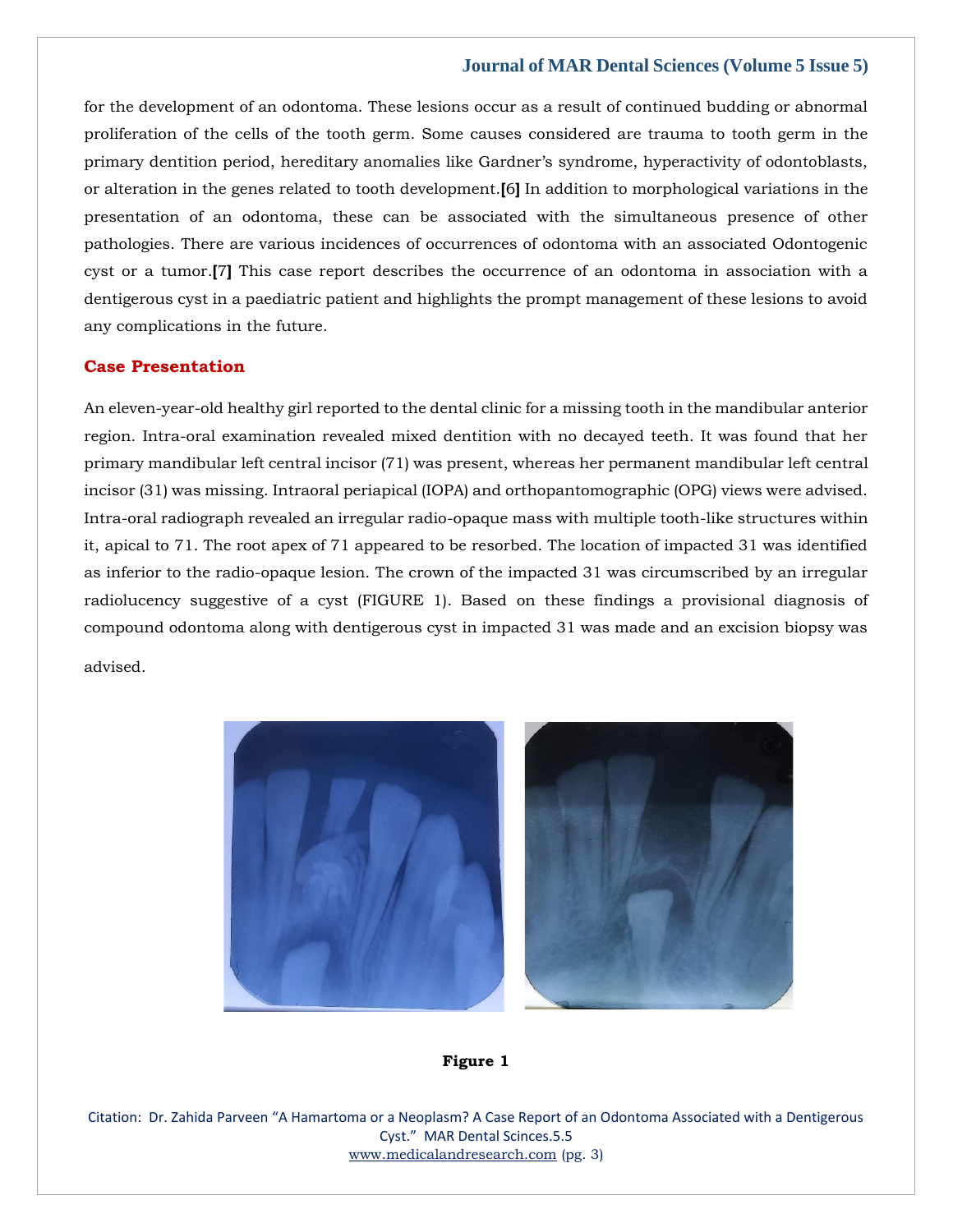As the child was cooperative, surgical enucleation of the odontoma was planned under local anaesthesia. A mucoperiosteal flap was raised in regions 31, 32, and 41 to expose the bone. A window was made in the bone close to the apex of 71 using a straight slow-speed handpiece bearing a round tungsten carbide bur under normal saline irrigation. Denticles were exposed, and a total of six denticles of various sizes and shapes were removed along with the lining tissue which was sent for histopathological examination to confirm the diagnosis and rule out any malignant changes (FIGURE 2). Microscopic examination of the soft tissue showed cystic lumen lined by non-keratinized stratified squamous epithelium composed of cuboidal cells, and 2 to 6 layers thick (FIGURE 3).

The lining epithelium also shows ciliated columnar epithelial cells in areas. The underlying connective tissue stroma was fibrous and devoid of inflammatory cells. The denticles were not processed since these had the morphological characteristics resembling a tooth. After the extraction of 71, the position of 31 was determined. After thorough irrigation of the enucleated site, the flap was repositioned and sutured with 3-0 Vicryl.

The patient was followed up regularly for the next 3 months and showed uneventful healing. But since the impacted tooth (31) did not erupt in the next 3 months, a CBCT was taken (FIGURE 4). A welldefined radiolucency measuring approximately 1x1cm in size was observed in relation to the crown of 31, which was surgically removed. Based on these findings a final diagnosis of Compound Odontoma along with Dentigerous Cyst in 31 was given.



**Figure 2**

#### **Figure 3**

Citation: Dr. Zahida Parveen "A Hamartoma or a Neoplasm? A Case Report of an Odontoma Associated with a Dentigerous Cyst." MAR Dental Scinces.5.5 [www.medicalandresearch.com](http://www.medicalandresearch.com/) (pg. 4)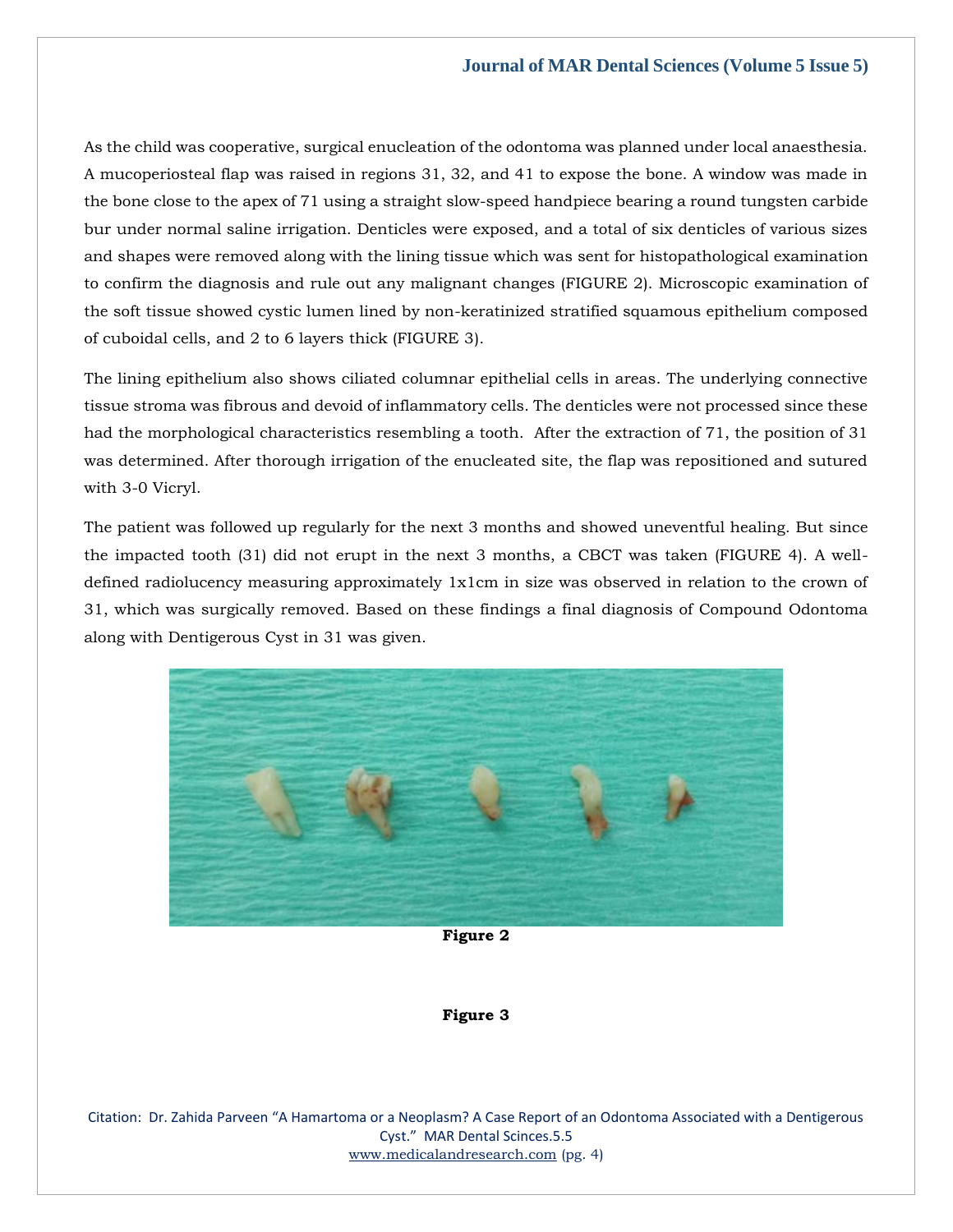



**Figure 4**



# **Discussion**

Citation: Dr. Zahida Parveen "A Hamartoma or a Neoplasm? A Case Report of an Odontoma Associated with a Dentigerous Odontoma is the most common odontogenic lesion of the oral cavity. These are generally considered as tumor-like malformations or hamartomas due to their non-aggressive nature and slow growth potential but are designated as a "mixed' (epithelial & ectomesenchymal) Odontogenic tumor according to the WHO classification 2017.**[**1,2**]** The incidence of these lesions is said to be in the range of 20-67% as reported by different studies on Odontogenic neoplasms.**[**8**]** Two types of odontomas have been described, the compound odontoma and the complex odontoma and variations have been found between these two suggesting that these two types may be pathogenetically different.**[**8,9**]** The variations are noted generally in terms of its appearance but also in terms of age, gender, and location of occurrence. Compound odontomas are frequently encountered in younger males in the maxillary anterior region

Cyst." MAR Dental Scinces.5.5 [www.medicalandresearch.com](http://www.medicalandresearch.com/) (pg. 5)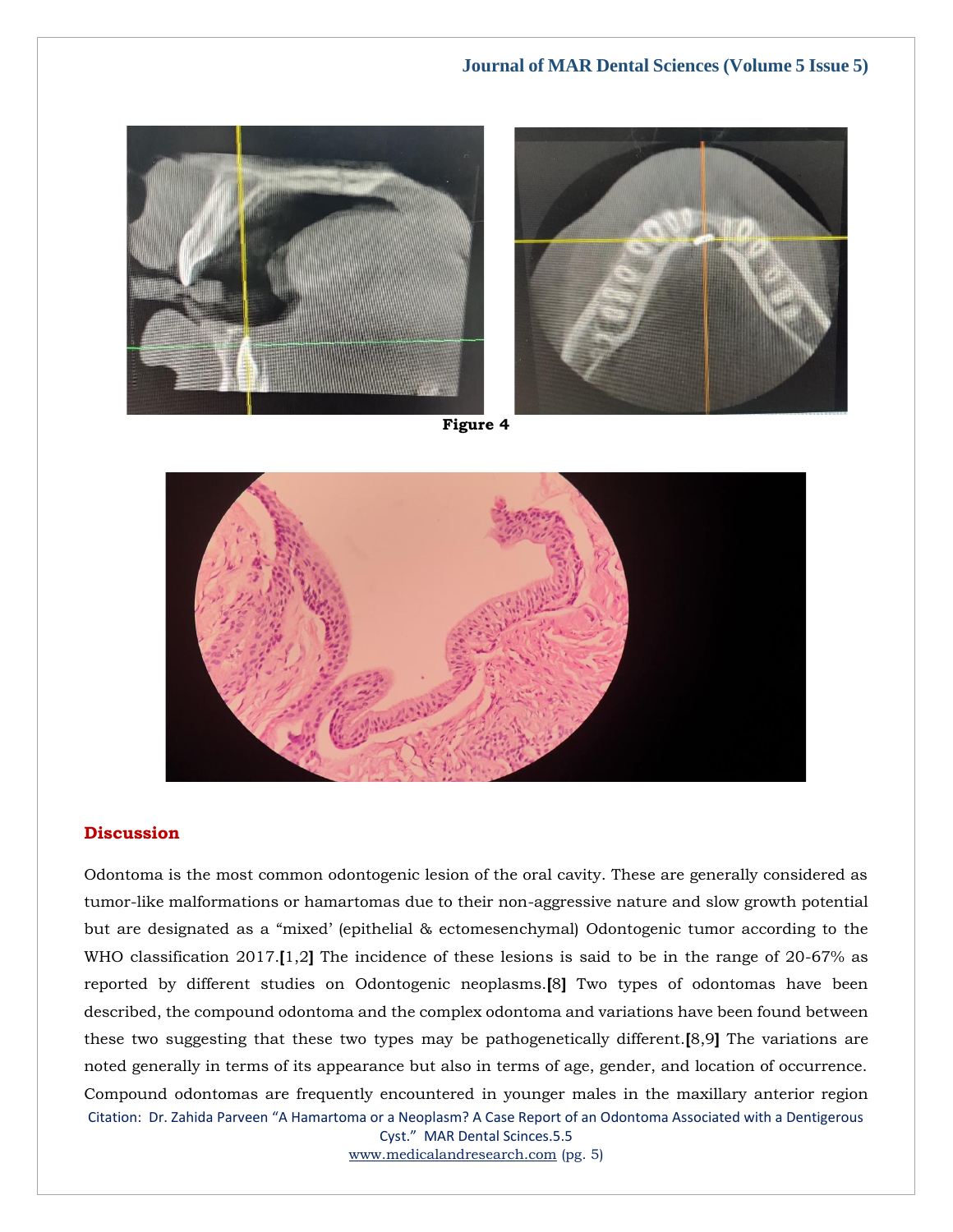whereas the complex forms occur commonly in older females in the mandibular posterior teeth.**[**2,9**]** A complex odontoma is thought to be a terminal stage lesion and hence considered as a hamartoma.**[**10**]** Both these forms of odontomas have a similar rate of incidence as described by Oliveira et al who found that the incidence of compound odontoma ranged between 9% to 37% and those of couples odontomas ranged from 5% to 30%.**[**11**]**

Odontomas are identified incidentally during routine dental evaluation and rarely forms the chief complaint of the patient. Overall, most of the cases of odontomas are diagnosed during the first and second decades of life and only less than 10% after the age of 40.**[**12**]** In our case, the patient reported with the chief complaint of missing permanent tooth and was asymptomatic. The time of diagnosis of odontoma in our patient who is eleven years old corresponds with the existing literature.

The presence of odontoma was ascertained during an attempt to determine the presence of the missing permanent tooth within the mandible. Compound odontomas are commonly thought to be seen in the anterior maxilla.**[**2**]** However, in our case, it was found in the anterior mandible which is an uncommon location. In the absence of symptoms, other presentations should be considered to evaluate the presence of an odontoma. A tooth may be missing congenitally or it may be impacted due to some cause. The most common causes of impaction are due to lack of adequate jaw space, an improper path of eruption, or the presence of any pathology preventing the eruption of that tooth. Odontomas may cause such obstruction to eruption or may actually develop from the tooth germ of the missing tooth altogether.**[**11**]**

The odontomas are harmless lesions and as such are considered as a hamartoma and not a true neoplasm.**[**1**]** However, these seem to cause some complications. Most commonly reported local complications include disturbances in eruption and malposition of teeth. Resorption of the root of an adjacent tooth due to an odontoma has also been reported. It is recommended that an odontoma should be surgically removed to allow the eruption of the permanent tooth. Care should be taken not to injure the adjacent structures. The impacted tooth should not be extracted and followed up so as to anticipate normal tooth eruption following the removal of the odontoma. **[**5**]** Various articles have said removal of the odontoma led to spontaneous eruption of the impacted permanent tooth. One article has suggested that failure to identify an odontoma early resulted in impaction of a tooth with complete root formation.**[**11**]** Bengston et al and Oliver & Hodges suggested that such teeth be brought to proper position within the dental arch using orthodontic traction. **[**13,14**]** In our case, the impacted 31 failed to erupt due to the presence of a dentigerous cyst associated with it and hence had to be extracted to remove the pathology.

Citation: Dr. Zahida Parveen "A Hamartoma or a Neoplasm? A Case Report of an Odontoma Associated with a Dentigerous Cyst." MAR Dental Scinces.5.5 The occurrence of odontomas does not always occur in isolation but there are instances wherein it is seen along with another pathology mostly Odontogenic in nature. This may have varied implications when considering odontoma as a mere hamartoma or as a precursor to a more pathologic entity. Various reports have described the concurrent occurrence of an odontoma along with dentigerous cysts,

[www.medicalandresearch.com](http://www.medicalandresearch.com/) (pg. 6)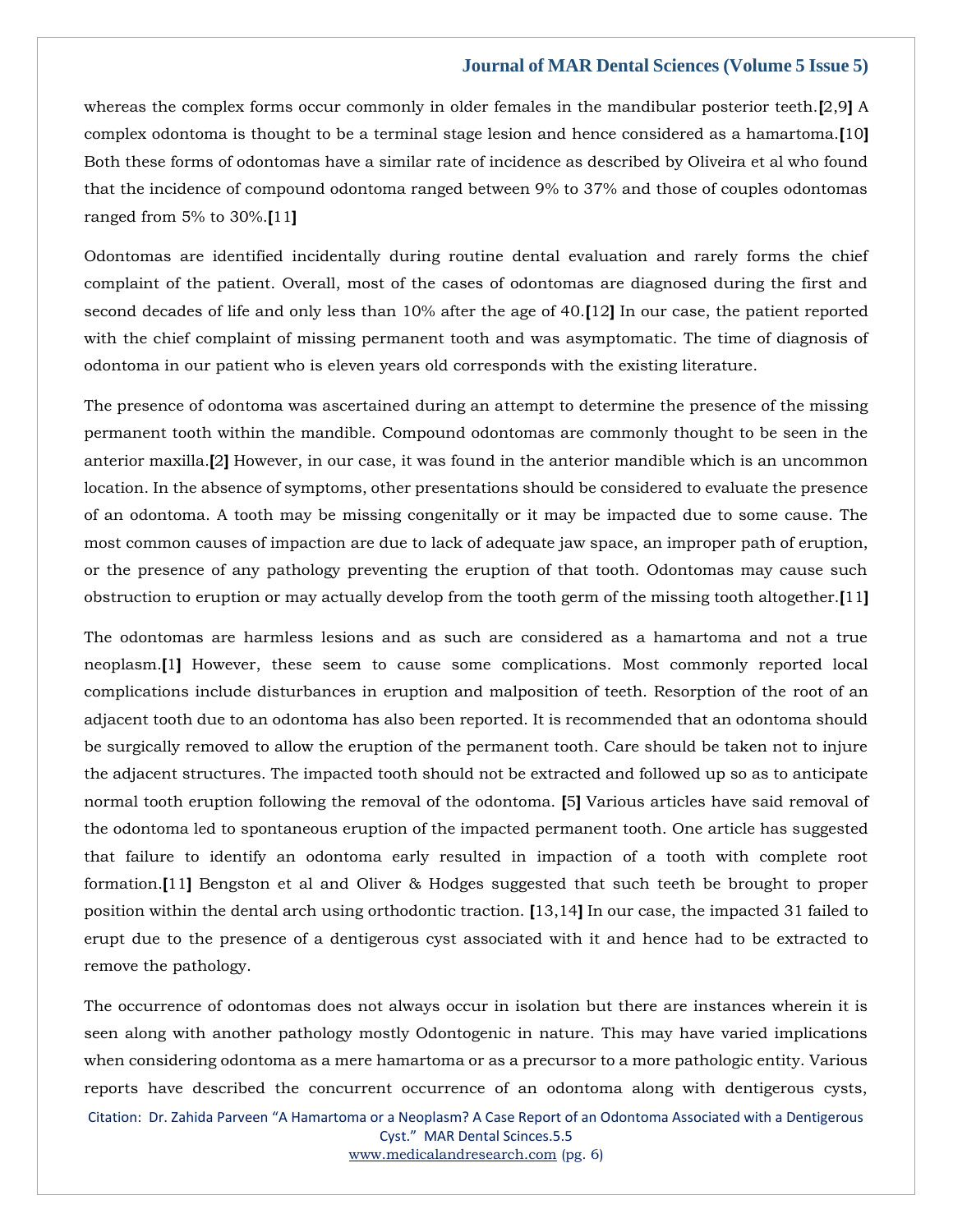calcifying odontogenic cyst, or even ameloblastoma. **[**15,16**]** This highlights the importance of early identification and removal of odontoma to avoid complications and lengthy treatment in the future. It has been suggested that any evidence of delayed eruption of permanent tooth or displacement of the deciduous tooth should be followed up by radiographic imaging in paediatric patients so as to provide a less complex and inexpensive treatment and also to offer a better prognosis.**[**6**]** In our case, the presence of an unerupted tooth led to the identification of odontoma which in turn also led to the diagnosis of a dentigerous cyst. All these pathological entities were treated so as to avoid any neoplastic alteration in the future. One year follow-up of the patient has been uneventful without any complications detected. According to a study done by Kaugars et al. in which 351 cases of odontomas were evaluated, it was found that 27.6% were associated with a dentigerous cyst.**[**17**]** These findings suggest that the discovery of an odontoma leads to a possibility of another co-existing Odontogenic lesion.

The presence of an odontoma may be the cause of the development of cystic transformation in a nearby unerupted tooth which in turn lead to further complications.**[**18**]** Another study conducted by Zhang et al on 2082 cases of dentigerous cysts revealed the co-existence of other pathologies. To conclude, this highlights the careful evaluation of cases presenting with any of the Odontogenic lesions and underlies the importance of early identification for obtaining a good prognosis.

## **Conclusion**

Odontomas are the most common odontogenic pathology of the oral cavity and pose a diagnostic challenge due to their innocuous presentation. However, these have the potential to cause serious complications if left untreated. Early identification and treatment of this pathology can prevent the development of more aggressive pathologic entities in a patient.

#### **References**

- 1. [Satish V, Prabhadevi MC, Sharma R. Odontome:](https://www.google.com/search?q=%E2%80%9CA+Brief+Overview%E2%80%9D&rlz=1C1CHBF_enIN1000IN1000&oq=%E2%80%9CA+Brief+Overview%E2%80%9D&aqs=chrome..69i57j0i512l9.850j0j15&sourceid=chrome&ie=UTF-8) "A Brief Overview". Int J Clin Pediatr Dent. [2011;4\(3\):177-185. doi:10.5005/jp-journals-10005-110.](https://www.google.com/search?q=%E2%80%9CA+Brief+Overview%E2%80%9D&rlz=1C1CHBF_enIN1000IN1000&oq=%E2%80%9CA+Brief+Overview%E2%80%9D&aqs=chrome..69i57j0i512l9.850j0j15&sourceid=chrome&ie=UTF-8)
- 2. Speight PM, Takata T. "[New tumour entities in the 4th edition of the World Health Organization](https://www.google.com/search?q=%E2%80%9CNew+tumour+entities+in+the+4th+edition+of+the+World+Health+Organization+Classification+of+Head+and+Neck+tumours%3A+odontogenic+and+maxillofacial+bone+tumours%E2%80%9D&rlz=1C1CHBF_enIN1000IN1000&sxsrf=ALiCzsZHzJ0XP4XE5tXyoU5YiC8NkAqJLQ%3A1652934790180&ei=hsiFYojECruG2roP3MOEoAY&ved=0ahUKEwiIn4X43er3AhU7g1YBHdwhAWQQ4dUDCA4&uact=5&oq=%E2%80%9CNew+tumour+entities+in+the+4th+edition+of+the+World+Health+Organization+Classification+of+Head+and+Neck+tumours%3A+odontogenic+and+maxillofacial+bone+tumours%E2%80%9D&gs_lcp=Cgdnd3Mtd2l6EAMyBwgjEOoCECcyBwgjEOoCECcyBwgjEOoCECcyBwgjEOoCECcyBwgjEOoCECcyBwgjEOoCECcyBwgjEOoCECcyBwgjEOoCECcyBwgjEOoCECcyBwgjEOoCECdKBAhBGABKBAhGGABQrxFYrxFgvxhoAXABeACAAQCIAQCSAQCYAQCgAQGgAQKwAQrAAQE&sclient=gws-wiz)  [Classification of Head and Neck tumours: odontogenic and maxillofacial bone tumours](https://www.google.com/search?q=%E2%80%9CNew+tumour+entities+in+the+4th+edition+of+the+World+Health+Organization+Classification+of+Head+and+Neck+tumours%3A+odontogenic+and+maxillofacial+bone+tumours%E2%80%9D&rlz=1C1CHBF_enIN1000IN1000&sxsrf=ALiCzsZHzJ0XP4XE5tXyoU5YiC8NkAqJLQ%3A1652934790180&ei=hsiFYojECruG2roP3MOEoAY&ved=0ahUKEwiIn4X43er3AhU7g1YBHdwhAWQQ4dUDCA4&uact=5&oq=%E2%80%9CNew+tumour+entities+in+the+4th+edition+of+the+World+Health+Organization+Classification+of+Head+and+Neck+tumours%3A+odontogenic+and+maxillofacial+bone+tumours%E2%80%9D&gs_lcp=Cgdnd3Mtd2l6EAMyBwgjEOoCECcyBwgjEOoCECcyBwgjEOoCECcyBwgjEOoCECcyBwgjEOoCECcyBwgjEOoCECcyBwgjEOoCECcyBwgjEOoCECcyBwgjEOoCECcyBwgjEOoCECdKBAhBGABKBAhGGABQrxFYrxFgvxhoAXABeACAAQCIAQCSAQCYAQCgAQGgAQKwAQrAAQE&sclient=gws-wiz)". [Virchows Arch 2018, 472, 331](https://www.google.com/search?q=%E2%80%9CNew+tumour+entities+in+the+4th+edition+of+the+World+Health+Organization+Classification+of+Head+and+Neck+tumours%3A+odontogenic+and+maxillofacial+bone+tumours%E2%80%9D&rlz=1C1CHBF_enIN1000IN1000&sxsrf=ALiCzsZHzJ0XP4XE5tXyoU5YiC8NkAqJLQ%3A1652934790180&ei=hsiFYojECruG2roP3MOEoAY&ved=0ahUKEwiIn4X43er3AhU7g1YBHdwhAWQQ4dUDCA4&uact=5&oq=%E2%80%9CNew+tumour+entities+in+the+4th+edition+of+the+World+Health+Organization+Classification+of+Head+and+Neck+tumours%3A+odontogenic+and+maxillofacial+bone+tumours%E2%80%9D&gs_lcp=Cgdnd3Mtd2l6EAMyBwgjEOoCECcyBwgjEOoCECcyBwgjEOoCECcyBwgjEOoCECcyBwgjEOoCECcyBwgjEOoCECcyBwgjEOoCECcyBwgjEOoCECcyBwgjEOoCECcyBwgjEOoCECdKBAhBGABKBAhGGABQrxFYrxFgvxhoAXABeACAAQCIAQCSAQCYAQCgAQGgAQKwAQrAAQE&sclient=gws-wiz)–339.
- 3. Budnick SD. "Compound and complex odontomas"[. Oral Surg Oral Med Oral Pathol. 1976](https://www.google.com/search?q=%E2%80%9CCompound+and+complex+odontomas%E2%80%9D&rlz=1C1CHBF_enIN1000IN1000&sxsrf=ALiCzsY59-PGSjLlcUBsvCQRJ57VFOI4dQ%3A1652934820585&ei=pMiFYoCuI4nQ2roPuvCAoAY&ved=0ahUKEwiAkMWG3ur3AhUJqFYBHTo4AGQQ4dUDCA4&uact=5&oq=%E2%80%9CCompound+and+complex+odontomas%E2%80%9D&gs_lcp=Cgdnd3Mtd2l6EAMyBAgAEA0yCAgAEB4QFhAKMggIABAeEA0QBToHCCMQ6gIQJ0oECEEYAEoECEYYAFC1D1i1D2DdHmgBcAF4AIABaIgBaJIBAzAuMZgBAKABAaABArABCsABAQ&sclient=gws-wiz)  [Oct;42\(4\):501-6. doi: 10.1016/0030-4220\(76\)90297-8.](https://www.google.com/search?q=%E2%80%9CCompound+and+complex+odontomas%E2%80%9D&rlz=1C1CHBF_enIN1000IN1000&sxsrf=ALiCzsY59-PGSjLlcUBsvCQRJ57VFOI4dQ%3A1652934820585&ei=pMiFYoCuI4nQ2roPuvCAoAY&ved=0ahUKEwiAkMWG3ur3AhUJqFYBHTo4AGQQ4dUDCA4&uact=5&oq=%E2%80%9CCompound+and+complex+odontomas%E2%80%9D&gs_lcp=Cgdnd3Mtd2l6EAMyBAgAEA0yCAgAEB4QFhAKMggIABAeEA0QBToHCCMQ6gIQJ0oECEEYAEoECEYYAFC1D1i1D2DdHmgBcAF4AIABaIgBaJIBAzAuMZgBAKABAaABArABCsABAQ&sclient=gws-wiz)
- 4. Gedik R, Müftüoğlu S. "[Compound Odontoma: Differential Diagnosis and Review of the](https://www.google.com/search?q=%E2%80%9CCompound+Odontoma%3A+Differential+Diagnosis+and+Review+of+the+Literature%E2%80%9D&rlz=1C1CHBF_enIN1000IN1000&sxsrf=ALiCzsbfXUYwORsBYHNwUBqpXITOpwQ-nw%3A1652934849347&ei=wciFYvrdFM-K2roP7b6LmAE&ved=0ahUKEwi6wqCU3ur3AhVPhVYBHW3fAhMQ4dUDCA4&uact=5&oq=%E2%80%9CCompound+Odontoma%3A+Differential+Diagnosis+and+Review+of+the+Literature%E2%80%9D&gs_lcp=Cgdnd3Mtd2l6EAMyBggAEB4QFjoHCCMQ6gIQJ0oECEEYAEoECEYYAFDsDljsDmDWHGgBcAF4AIABaYgBaZIBAzAuMZgBAKABAaABArABCsABAQ&sclient=gws-wiz)  Literature"[. West Indian Med J. 2014;63\(7\):793-795. doi:10.7727/wimj.2013.272](https://www.google.com/search?q=%E2%80%9CCompound+Odontoma%3A+Differential+Diagnosis+and+Review+of+the+Literature%E2%80%9D&rlz=1C1CHBF_enIN1000IN1000&sxsrf=ALiCzsbfXUYwORsBYHNwUBqpXITOpwQ-nw%3A1652934849347&ei=wciFYvrdFM-K2roP7b6LmAE&ved=0ahUKEwi6wqCU3ur3AhVPhVYBHW3fAhMQ4dUDCA4&uact=5&oq=%E2%80%9CCompound+Odontoma%3A+Differential+Diagnosis+and+Review+of+the+Literature%E2%80%9D&gs_lcp=Cgdnd3Mtd2l6EAMyBggAEB4QFjoHCCMQ6gIQJ0oECEEYAEoECEYYAFDsDljsDmDWHGgBcAF4AIABaYgBaZIBAzAuMZgBAKABAaABArABCsABAQ&sclient=gws-wiz)

Citation: Dr. Zahida Parveen "A Hamartoma or a Neoplasm? A Case Report of an Odontoma Associated with a Dentigerous Cyst." MAR Dental Scinces.5.5 [www.medicalandresearch.com](http://www.medicalandresearch.com/) (pg. 7)